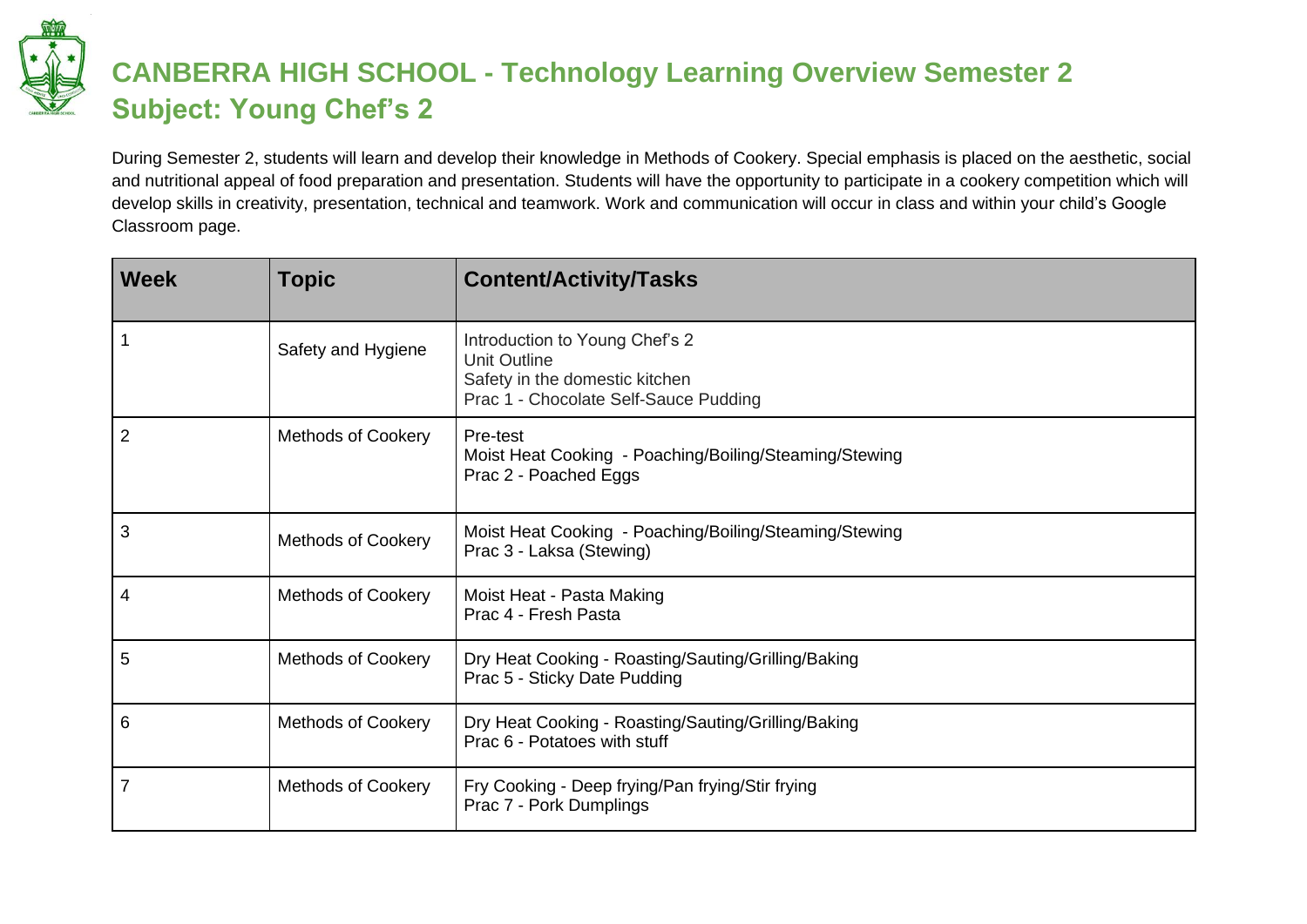

# **CANBERRA HIGH SCHOOL - Technology Learning Overview Semester 2**

### **Subject: Young Chef's 2**

| 8  | <b>Methods of Cookery</b> | Fry Cooking - Deep frying/Pan frying/Stir frying<br>Prac 8 - Asian Beef Stir fry |
|----|---------------------------|----------------------------------------------------------------------------------|
| 9  | <b>Methods of Cookery</b> | <b>Methods of Cooking Revision</b><br>Prac 9- White Chocolate Panna Cotta        |
| 10 | Design Portfolio          | <b>Methods of Cooking Test</b><br>Prac 10 - Meat lovers pizza                    |

| <b>Week</b> | <b>Topic</b> | <b>Content/Activity/Tasks</b> |
|-------------|--------------|-------------------------------|
|             |              |                               |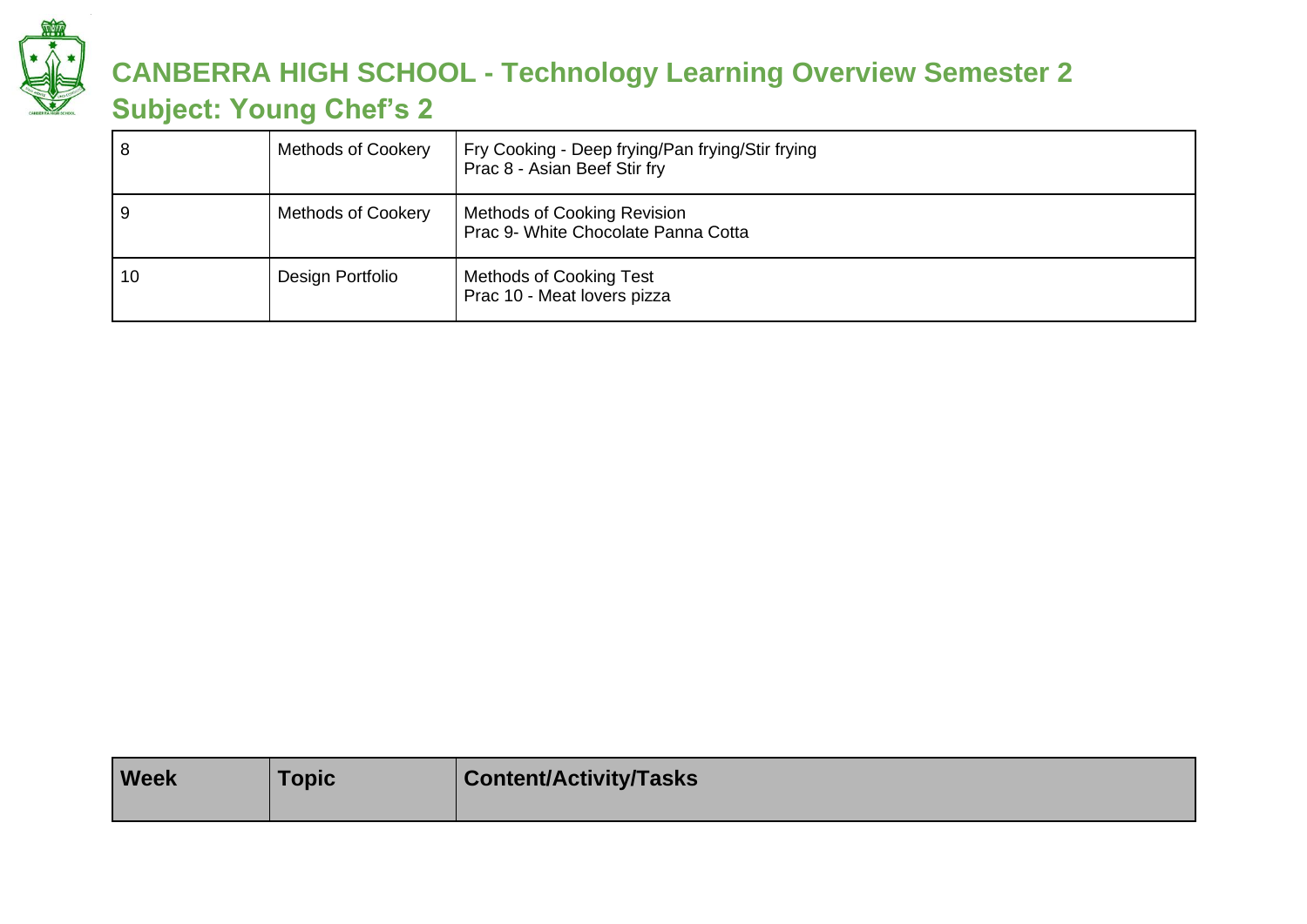

## **CANBERRA HIGH SCHOOL - Technology Learning Overview Semester 2**

### **Subject: Young Chef's 2**

|                | Young Chef's Cooking<br>Competition                              | Young Chef's Cooking Competition Portfolio<br>Prac 1 - Practice 1 Main                |
|----------------|------------------------------------------------------------------|---------------------------------------------------------------------------------------|
| $\overline{2}$ | Young Chef's Cooking<br>Competition                              | Young Chef's Cooking Competition Portfolio<br>Prac 2 - Practice 2 Dessert             |
| 3              | Young Chef's Cooking<br>Competition                              | Young Chef's Cooking Competition Portfolio<br>Prac 3 - Practice 3 Main or Dessert     |
| 4              | <b>Class Cooking</b><br>Competition                              | Young Chef's Cooking Competition Portfolio<br>Prac 4 - Class Cooking Competition      |
| 5              | Young Chef's Cooking<br>Competition                              | <b>Evaluations and Feedback</b><br>Prac 5 -                                           |
| 6              | <b>Methods of Cooking</b><br><b>Final Cooking</b><br>competition | <b>What is Simmering?</b><br>Different types of rice<br>Prac 6 - Chicken and Leek Pie |
| $\overline{7}$ | <b>Methods of Cooking</b>                                        | <b>Emulsions</b><br>Mayonnaise<br>Prac 7 - Chicken burger with homemade mayonnaise    |
| 8              | <b>Fruit Preserves</b>                                           | Jam making<br>Prac 8 - Berry Jam/Scones                                               |
| 9              | Sourdough                                                        | Sour dough starter<br><b>Baking bread</b><br>Prac 9 - Sourdough                       |